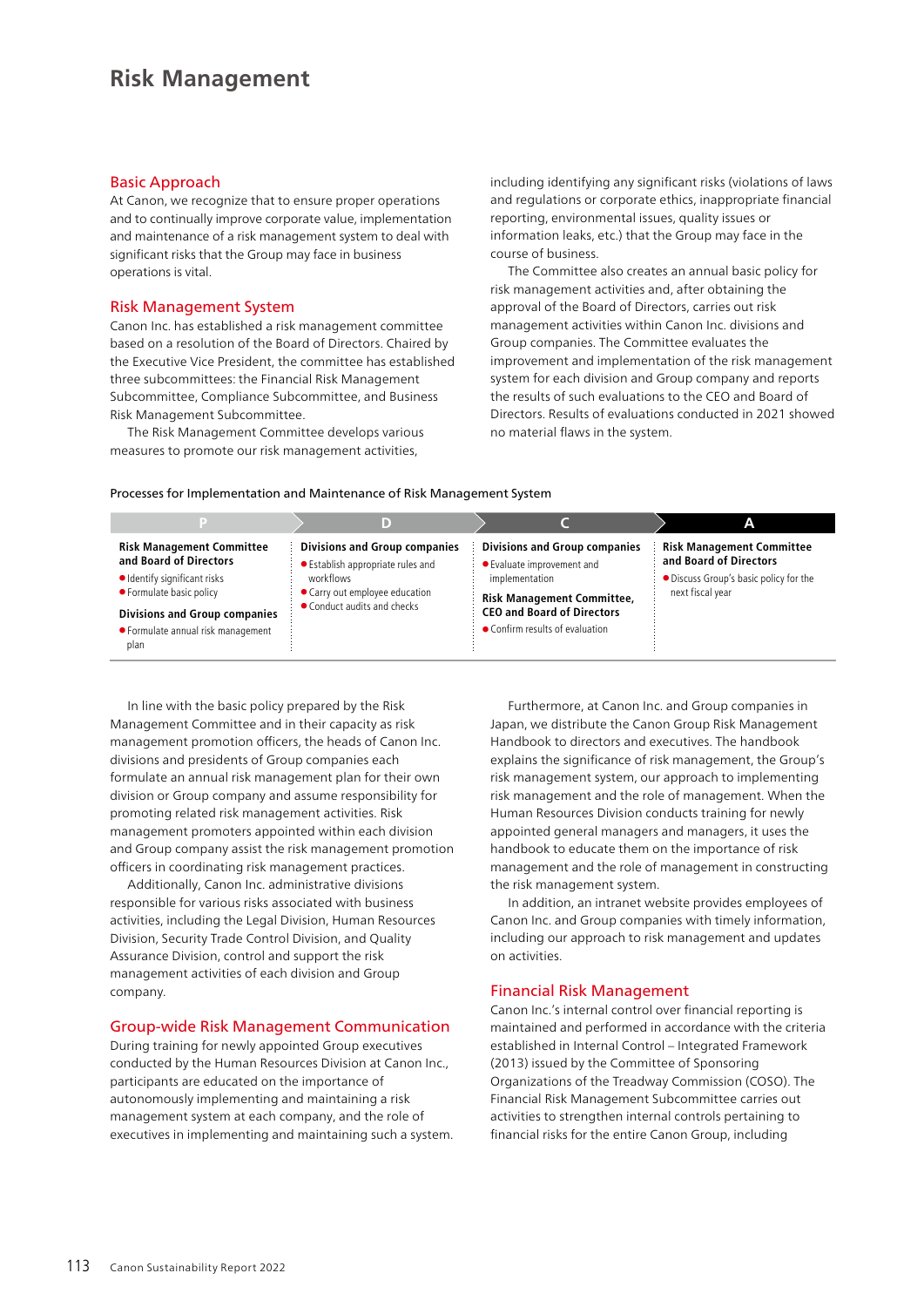compliance with Japan's Companies Act and Financial Instruments and Exchange Act as well as the United States' Sarbanes-Oxley Act.

Specifically, we support each Group company to implement independent initiatives and self-driven educational activities based on an agreed Group-wide policy outlining the necessity and purpose of financial risk management. Each company implements its own PDCA cycle to review business procedures for financial risk. In this way, we target qualitative improvement in the reliability of the Group's financial reporting.

 As a result of these initiatives, we determined that our internal controls over financial reporting as of December 31 2021 were effective.

# Promoting Compliance

The Compliance Subcommittee works to promote corporate ethics across the Group in accordance with the Canon Group Code of Conduct, developing and regularly reviewing the Group's compliance system. As a result of these initiatives, Canon had another year free from material fines or other sanctions in 2021.

# Sections of the Canon Group Code of Conduct (Extract)

# Management Stance

- 1. Contribution to Society
	- Provision of excellent products Protection of consumers • Preservation of the environment
	- Social and cultural contributions Communication
- 2. Fair Business Activities
	- Practice of fair competition
	- Observance of corporate ethics
	- Appropriate disclosure of information

#### Code of Conduct for Executives and Employees 1. Compliance with Corporate Ethics and Laws

- Fairness and sincerity Legal compliance in performance of duties • Appropriate interpretation of applicable laws, regulations and company rules
- 2. Management of Corporate Assets and Property
	- Strict management of assets and property
	- Prohibition against improper use of company assets and property
	- Protection of the company's intellectual property rights
- 3. Management of Information
	- Management in compliance with rules
	- Prohibition against personal use of confidential and proprietary information
	- Prohibition against insider trading
	- Prohibition against the unlawful acquisition of confidential or proprietary information pertaining to other companies
	- Appropriate use of confidential and proprietary information pertaining to other companies
- 4. Conflicts of Interests / Separation of Personal and Company Matters
	- Avoidance of conflicts of interests
	- Prohibition against seeking, accepting or offering improper gifts, entertainment, or other benefits
	- Prohibition against acquisition of pre-IPO shares
- 5. Maintenance and Improvement of Working Environment • Respect for the individual and prohibition against discrimination
	- Prohibition against sexual harassment
	- Prohibition against bringing weapons or drugs to the company workplace

#### **Promoting Corporate Ethics**

■ Canon Group Code of Conduct and Compliance Card Canon established the Canon Code of Conduct in 1992, and later updated it as the Canon Group Code of Conduct in 2001. It clarifies the management stance of the entire Group and the standards that executives and employees must comply with in their duties. To ensure that its content is understood by executives and employees in countries and regions worldwide, in addition to Japanese, the Code of Conduct has been translated into more than 20 languages, including English, French, and Chinese, and adopted by a resolution of the Board of Directors of each Group company. A copy of the Code is issued to all executives and employees and its text is posted on our intranet system as part of further efforts to ensure that it is known and practiced by all.

In addition, a Compliance Card that employees can carry with them has been created in Japanese and more than 20 other languages, including English, French, and Chinese, and given out to Group executives and employees worldwide. Written on one side of the card is the *San-ji*  (Three Selfs) Spirit, which has been a guiding principle since our founding, and on the other side is a compliance test that enables employees to conduct a daily self-evaluation.



#### ■ Corporate Ethics and Compliance Training

Canon carries out corporate ethics and compliance training for employees suited to the circumstances and conditions of the region where they operate.

For example, Canon Inc. and Group companies in Japan conduct relevant training for executives and employees as part of new recruit training. Additionally, we have since 2004 designated a Compliance Week twice a year—once in the first half of the year and the other in the second half in order to foster discussions in the workplace about compliance issues. Through these efforts, we strive to develop and improve operational processes to ensure that employees are aware of compliance and abide by the law.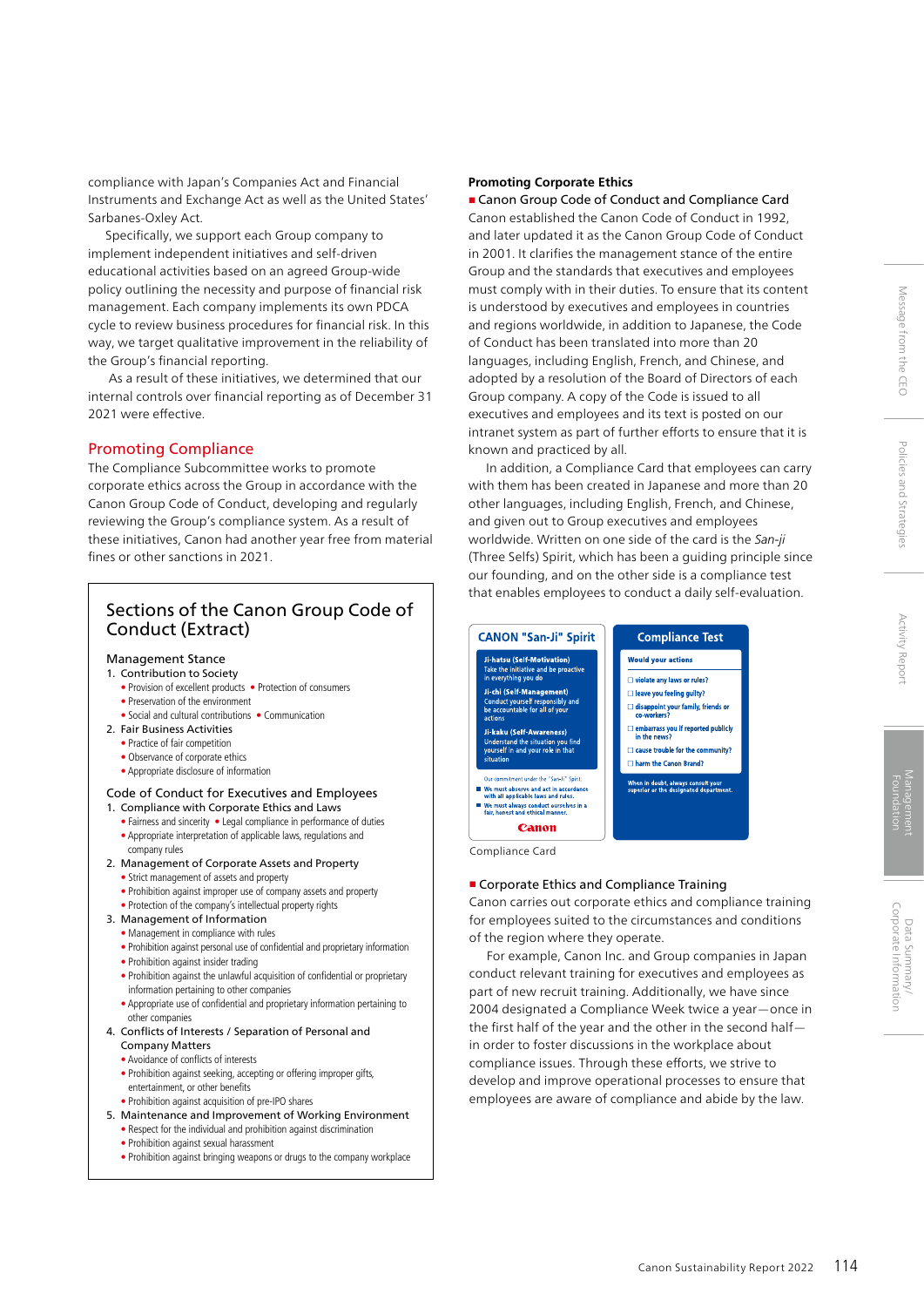#### ■ Compliance Hotline System for Internal and External Whistleblowers

Canon Inc. has established a compliance hotline system to handle reports of compliance issues, including violations of laws, bribery and other forms of corruption, and other breaches of the Canon Group Code of Conduct. The confidentiality of informants is strictly maintained and protection against workplace retaliation is guaranteed. We also encourage appropriate use of the system by promoting awareness of it through such means as the intranet compliance website and compliance training. Reports can also be made anonymously. When a report is received of a possible compliance violation, an investigation is launched to establish the facts and a final decision is made as to whether infringement has taken place. If a compliance violation is determined to have occurred, the necessary corrective action is taken along with measures to prevent recurrence.

An internal reporting system has also been established at nearly all Group companies worldwide. Canon Inc. receives biannual reports from Group companies on the operational status of their respective compliance hotline systems. These biannual reports from each company include not only the number of cases filed but also a summary of each case, investigation results and response, and measures to prevent recurrences. Reports made to Canon Inc. and Group companies are analyzed statistically to record the number of completed investigations by type of case, including those where a compliance violation is determined to have occurred. The analysis results are reported on a yearly basis to the Risk Management Committee and fed back to each Group company.

Canon has also set up hotlines for external stakeholders, which they can use to report specific human rights-related concerns and information in connection with Canon's corporate activity or other specific concerns relating to various risks in the supply chain. When a report is received, an investigation is launched to establish the facts and, based on the results, appropriate corrective procedures are introduced. Due care is taken to protect the privacy of informants and to ensure that they do not suffer disadvantageous treatment as a result, including the option of anonymous reporting.

The number of reports received in 2021 by the entire Group with its 184,034 employees was 248, mainly from Asia (including Japan) and the Americas. Of those with an investigation completed as of the end of 2021, compliance violations were confirmed in 47 cases. The reports received in 2021 included no serious compliance violations.

#### **Compliance System**

We have identified the significant compliance violation risks that Canon may face in the course of business (for example, violations of antitrust laws, anti-bribery laws and export control regulations) based on an assessment of the likelihood of the risk materializing and the scale of its potential impact on our business. To reduce these risks, we are working to improve the system to ensure legal compliance by improving operational workflows and rules, providing compliance training to applicable employees, and conducting audits and checks.

#### ■ Strict Compliance with Security Trade Control

Canon implements a security trade control framework headed by the President. The framework ensures that we comply with regulations on the export of goods and technologies that could be diverted for use in weapons of mass destruction or conventional weaponry. Specifically, prior to entering into business we strictly check such issues as whether export goods and technologies are controlled by regulations, or whether counterparties are engaged in the development of weapons of mass destruction.

Security Trade Control is insufficient if undertaken by a single country or region. It is important to have international cooperation based on international treaties and export control regime agreements. To provide a unified policy and standard in the field of Security Trade Control, we established the Canon Security Trade Control Guidelines, which is implemented at Group companies worldwide.

In recent years, many countries have begun to place increased emphasis on economic security, taking steps for instance to safeguard their lead in cutting-edge technologies, enhance the independence of other important technologies, and mitigate threats to key material supply chains. Accompanying this has been a move to use regulatory frameworks for security trade control in order to restrict the transactions of certain countries, regions, or corporations, mainly for reasons related to competition in the development of advanced technologies, information security, and protection of human rights. As it expands its range of business fields, Canon has also seen an increase in business transactions that require careful attention. We will pay close attention to the international situation and to the latest regulatory trends in our activities to ensure full compliance with Security Trade Control.

#### ■ Compliance with Antitrust Laws

Canon recognizes that compliance with antitrust laws, which apply to all of its business activities, from product development to production, sales and after-sales service, is absolutely vital.

Business divisions of Canon Inc. and Group companies worldwide with sales and service functions conduct regular training for employees of divisions exposed to the risk of antitrust violations to educate them about antitrust laws, give examples of legal violations, and provide everyday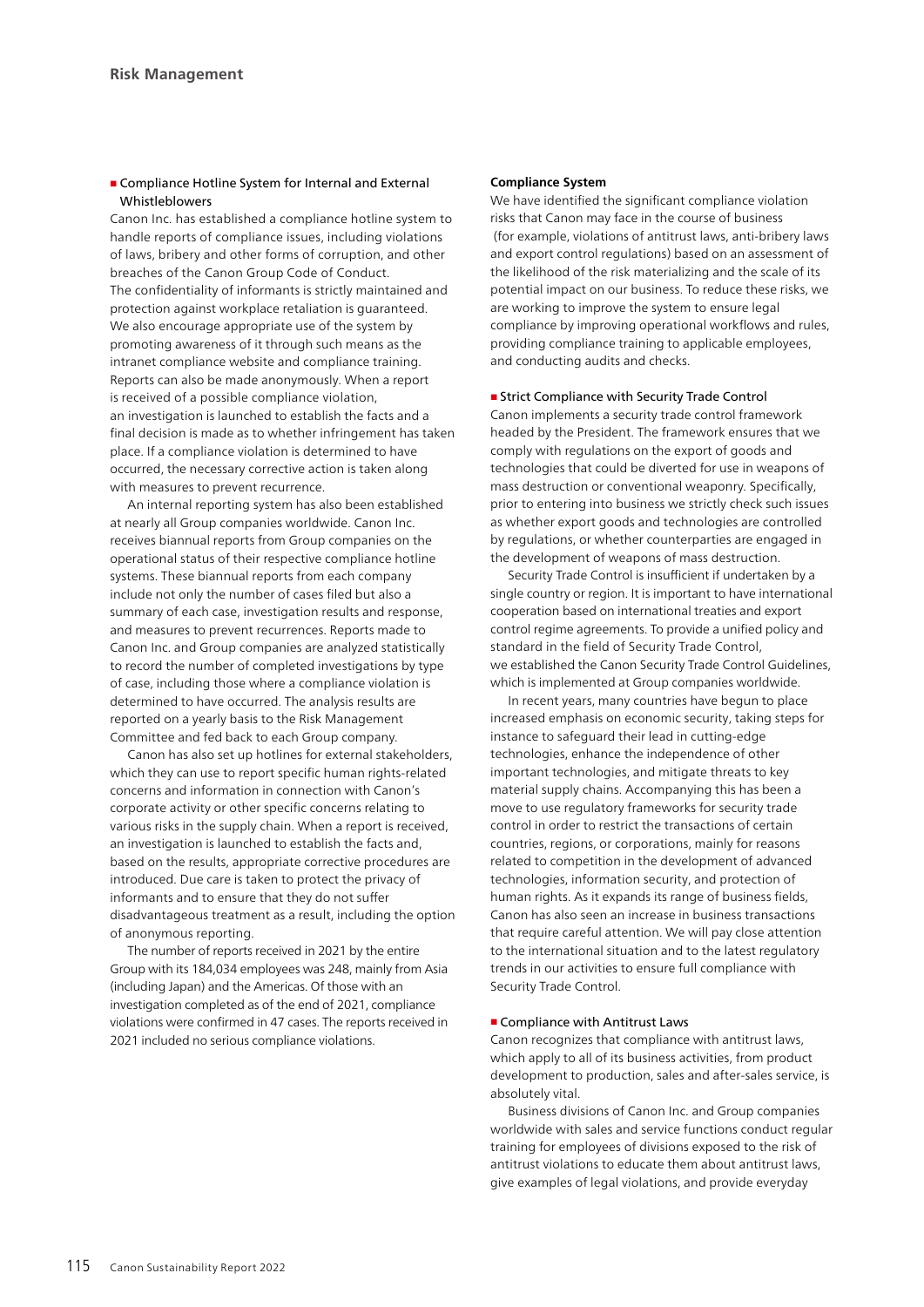operational compliance guidance. Employees are encouraged to make use of Canon's antitrust law hotline (connected to the Legal Division) when unsure of how to interpret or apply antitrust laws.

#### ■ Prevention of Corruption

The Canon Group CSR Basic Statement (→P22) includes "9. Prevent corruption in all its forms including bribery," making clear to all stakeholders, both internal and external, the management stance adopted by Canon on bribery and other forms of corruption. In addition, the Canon Group Code of Conduct (→P114) clearly stipulates that Group executives and employees are prohibited from receiving benefits from business partners and corporate customers in the form of gifts or entertainment, etc., that exceed the social norm, and from providing similar benefits to government agencies, business partners and corporate customers. It also clearly prohibits actions that may cause conflicts of interest or constitute insider trading. In line with the above Basic Statement, we have formulated the Canon Supplier Code of Conduct, which requires our suppliers to refrain from engaging in any form of corruption, including bribery.

Based on the above policy, following identification and assessment of the risks that Canon may face in conducting business, the Risk Management Committee has identified violation of anti-corruption laws as a significant risk. As a countermeasure, corruption risk is assessed based on the country/region and type of business using such references as the Corruption Perceptions Index published by Transparency International, and then depending on such risk, anti-corruption systems are established in accordance with laws and guidelines related to anti-corruption in major countries, such as the Foreign Corrupt Practices Act (FCPA) of the United States and the Bribery Act of the United Kingdom. Specifically, for businesses and regions assessed as high risk, each Group company has established a responsible division and has clarified its management stance on anti-corruption and matters to be observed through the formulation of basic policies and company rules on anti-corruption. We are also putting in place systems to prevent corruption among suppliers, intermediaries, and other third parties outside Canon (performance of due diligence and inclusion of an antibribery clause in the contract) and conduct annual training for employees engaged in high-risk duties to deepen their understanding of the anti-corruption laws and regulations in major countries and regions. Moreover, we not only conduct audits depending on the risk of corruption but also conduct an annual survey (→P120) of suppliers as part of our supply chain management to check whether measures are in place to prevent the acceptance of bribes or inappropriate benefits. Finally, the Risk Management Committee undertakes an annual evaluation of the improvement and implementation of the risk management system, which includes such anti-corruption systems, and reports the results of such evaluations to the CEO and Board of Directors.

In 2021, Canon was not subject to any fines, penalties, or other sanctions in connection with violations of anti-corruption laws or regulations.

Reference: Canon Suppliers Code of Conduct https://global.canon/en/procurement/pdf/coc-e.pdf

#### ■ Protecting Personal Information

Canon strives to ensure proper handling of personal information (including personally identifiable information, or PII).

At Canon Inc., we have created rules to safeguard personal information, including a Personal Information Protection Policy and Personal Information Protection Rules, and conduct training and audits regularly as part of our system to prevent leaks of information.

Starting in 2015, we expanded the scope of these activities to include Group companies, creating a centralized management system covering the entire Group. As a result, in 2021 the Group had another year free of serious incidents involving the loss or leakage of personal information, and did not receive any privacy infringement complaints from customers.

In regard to the EU's General Data Protection Regulation (GDPR), implemented in May 2018, Canon Inc. entrenched the systems and compliance rules that it established in 2018.

Since then, there have been active moves worldwide to strengthen the regulatory protection of personal information. The year 2020 for instance saw the amendment of Japan's Act on the Protection of Personal Information and the enactment of the California Consumer Privacy Act in the United States, while in 2021 China enacted its Personal Information Protection Law. Canon is monitoring these legislative trends and will respond appropriately.

# Promoting Business Risk Management

The Business Risk Management Subcommittee is responsible for identifying significant operational risks in terms of their potential impact and managing them.

Action policies and plans for each identified significant risk are decided in cooperation with the responsible divisions across the Group, and system implementation and risk mitigation activities are promoted through each business division and the responsible division at each Group company.

#### **Ensuring Complete Information Security**

Recognizing that information security is a vital management task, Canon has established an appropriate management system for the entire Group, in accordance with the fundamental principles of information security regulations. The steps that we take under this system include measures to prevent leaks of confidential information, handle external cyber-attacks, bolster information security at production facilities, and provide information security training to raise employee awareness.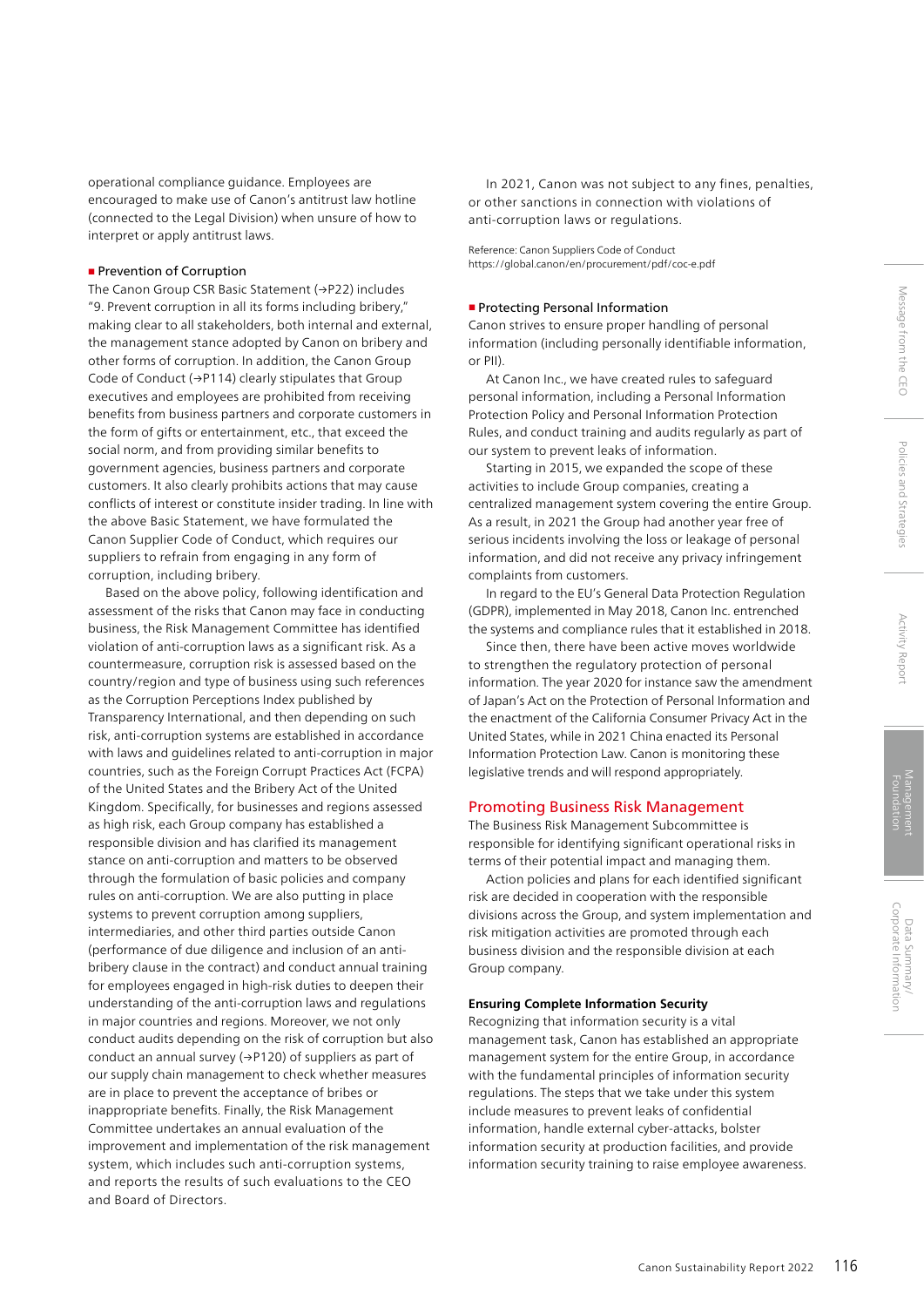Moreover, Canon's information security division has acquired ISO 27001 certification, the international standard for building and operating information security management systems.

#### ■ Information Security Management System Operations

The Group Executive in charge of the Information & Communication Systems Headquarters is the senior executive in charge of information security at Canon Inc. and has decision-making responsibility for information security measures. The executive oversees the Information & Communication Systems Headquarters, which is the organization responsible for managing information security across the Canon Group.

If an information security incident occurs, the matter must be reported to the Information & Communication Systems Headquarters. It may also be reported to the Risk Management Committee (→P113), depending on circumstances.

The Information & Communication Systems Headquarters formulated the Canon Group Information Security Rules to ensure that uniform measures and a consistent approach to information security are applied across the Group, both in Japan and overseas. Each Group company creates regulations and guidelines based on these rules in line with its needs and conducts related training and awareness activities. The status of each Group company's information security measures is confirmed by means of internal inspections based on a common set of rules as well as through periodic audits by the Information and Communications Systems Headquarters, and improvements or revisions are made as needed.

In 2021, information security checks were again carried out at 23 Group companies in Japan and 27 Group companies overseas.

CSIRT\*, a dedicated team for dealing with information security incidents, was created within Canon Inc.'s Information & Communication Systems Headquarters in 2015. At that time, Canon joined the Nippon CSIRT Association (NCA) to strengthen collaboration with CSIRTs in other companies.

\* Computer Security Incident Response Team. This is a dedicated, organized group that deals with incidents involving computer security.

#### ■ Information System Security Measures

Canon implements measures to safeguard the three elements of information security: confidentiality, integrity, and availability\*1.

As part of measures to prevent the leakage of confidential data, we ensure that critical information is stored using a dedicated, access-controlled system with reinforced security and auto-recorded user activity. In addition, we have established an environment in which employees can safely access the company's information assets from outside the office, and we also carefully manage email attachments as well as the taking of company computers and storage media offsite.

As a measure against cyber-attacks, we use monitoring systems to identify any suspicious emails with possible malware\*2 attachments. We also monitor unauthorized online communications from internal sources to try and prevent attacks from causing more widespread damage.

In addition, we have participated each year since 2017 in cyber-attack response training (NISC\*3/NCA affiliated cross-field company-wide training), in order to strengthen our system for countering obstructions.

- \*1 Confidentiality: Enable only authorized personnel to access information. Integrity: Ensure data and processing methods are accurate and cannot be modified without authorization.
- Availability: Make data accessible to authorized personnel when needed. \*2 Malicious software (including computer viruses and ransomware) created with the deliberate intention of performing unauthorized or harmful operations.
- \*3 National center of Incident readiness and Strategy for Cybersecurity.

#### ■ Security Measures for Production Facilities

Canon implements security measures for its production facilities to ensure malware, cyberattacks or other information security issues do not reduce productive capacity or otherwise disrupt production plans.

In the past, corporate mainframes or online information systems were the major targets for cyberattacks. Today, the growing use of off-the-shelf OS software and IoT means that production facilities attract the same level of information security risk. A separate approach is needed for production systems because production lead-times are longer than the customer support periods for off-the-shelf OS software. To ensure that Canon Inc. and Group manufacturing companies in Japan and overseas do not have to suspend operations due to a virus infection or similar attack, we also monitor the networks linked to important facilities and production lines for any unauthorized activity.

We also conduct security audits of production facilities to maintain a safe production environment.

### ■ Information Security Training to Raise Employee Awareness

In order to maintain and improve information security, Canon is focusing on raising awareness among employees who use information systems.

Both regular and mid-career hires are thoroughly trained on Canon's information security measures and rules through group training. In addition, all employees undergo annual information security training using our e-learning system.

In 2021, roughly 25,000 employees, equivalent to Canon Inc.'s entire workforce, underwent information security training, the content of which was designed to improve information security literacy\*. Participants studied changes in the kind of attack, associated levels of risk, and precautions to take when working from home, with reference made to salient examples of cybersecurity incidents. In addition, special training sessions based on a targeted email attack were conducted involving all 82,000 Canon Inc. and Group company employees. This was intended to provide practical instruction in how to respond appropriately to suspicious emails and thus avert